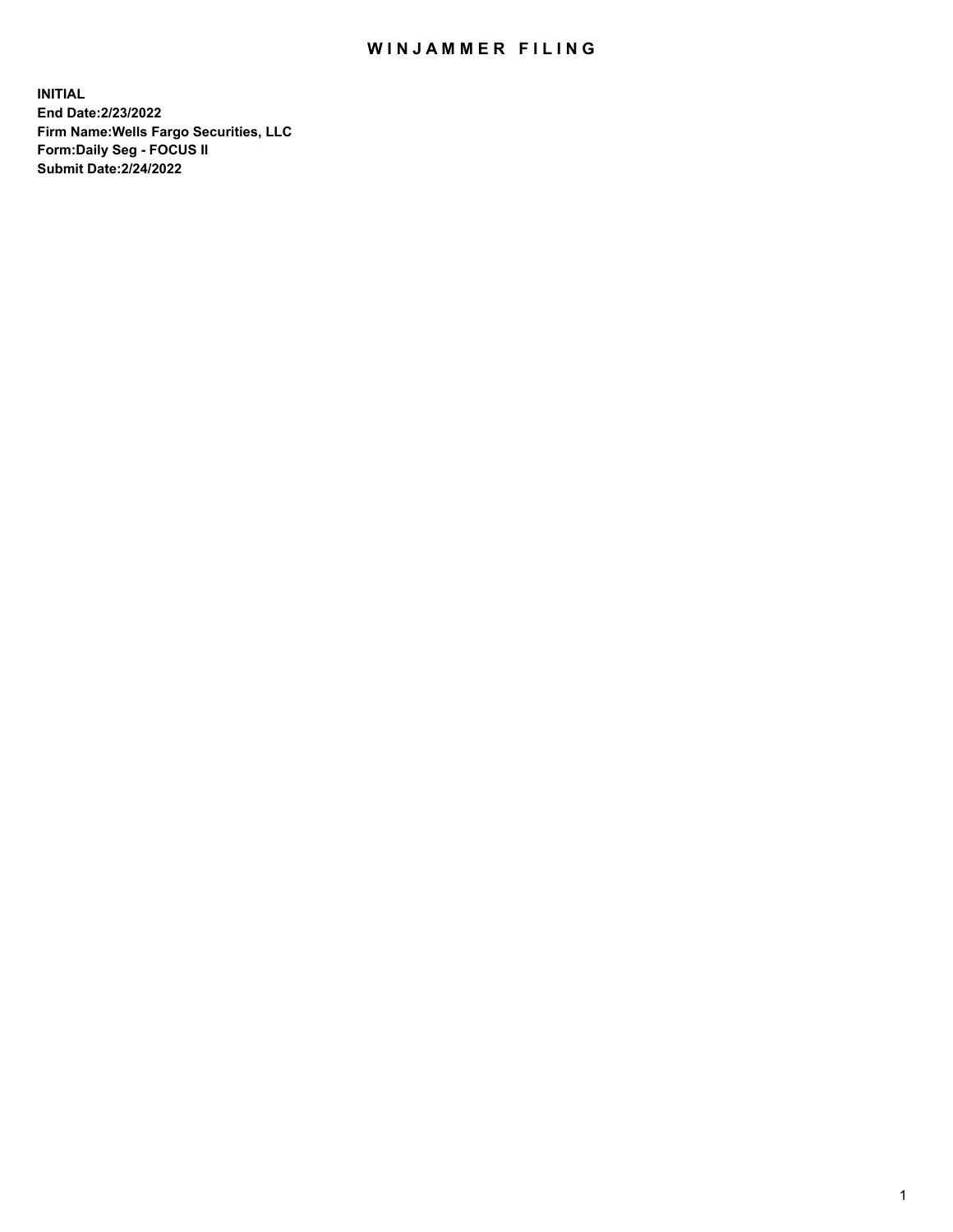**INITIAL End Date:2/23/2022 Firm Name:Wells Fargo Securities, LLC Form:Daily Seg - FOCUS II Submit Date:2/24/2022 Daily Segregation - Cover Page**

| Name of Company                                                                                                                                                                                                                                                                                                               | <b>Wells Fargo Securities LLC</b>                          |
|-------------------------------------------------------------------------------------------------------------------------------------------------------------------------------------------------------------------------------------------------------------------------------------------------------------------------------|------------------------------------------------------------|
| <b>Contact Name</b>                                                                                                                                                                                                                                                                                                           | <b>James Gnall</b>                                         |
| <b>Contact Phone Number</b>                                                                                                                                                                                                                                                                                                   | 917-699-6822                                               |
| <b>Contact Email Address</b>                                                                                                                                                                                                                                                                                                  | james.w.gnall@wellsfargo.com                               |
| FCM's Customer Segregated Funds Residual Interest Target (choose one):<br>a. Minimum dollar amount: ; or<br>b. Minimum percentage of customer segregated funds required:% ; or<br>c. Dollar amount range between: and; or<br>d. Percentage range of customer segregated funds required between:% and%.                        | 115,000,000<br><u>0</u><br>0 <sub>0</sub><br>00            |
| FCM's Customer Secured Amount Funds Residual Interest Target (choose one):<br>a. Minimum dollar amount: ; or<br>b. Minimum percentage of customer secured funds required:%; or<br>c. Dollar amount range between: and; or<br>d. Percentage range of customer secured funds required between: % and %.                         | 30,000,000<br><u>0</u><br>0 <sub>0</sub><br>0 <sub>0</sub> |
| FCM's Cleared Swaps Customer Collateral Residual Interest Target (choose one):<br>a. Minimum dollar amount: ; or<br>b. Minimum percentage of cleared swaps customer collateral required:%; or<br>c. Dollar amount range between: and; or<br>d. Percentage range of cleared swaps customer collateral required between:% and%. | 355,000,000<br><u>0</u><br>00<br>00                        |

Attach supporting documents CH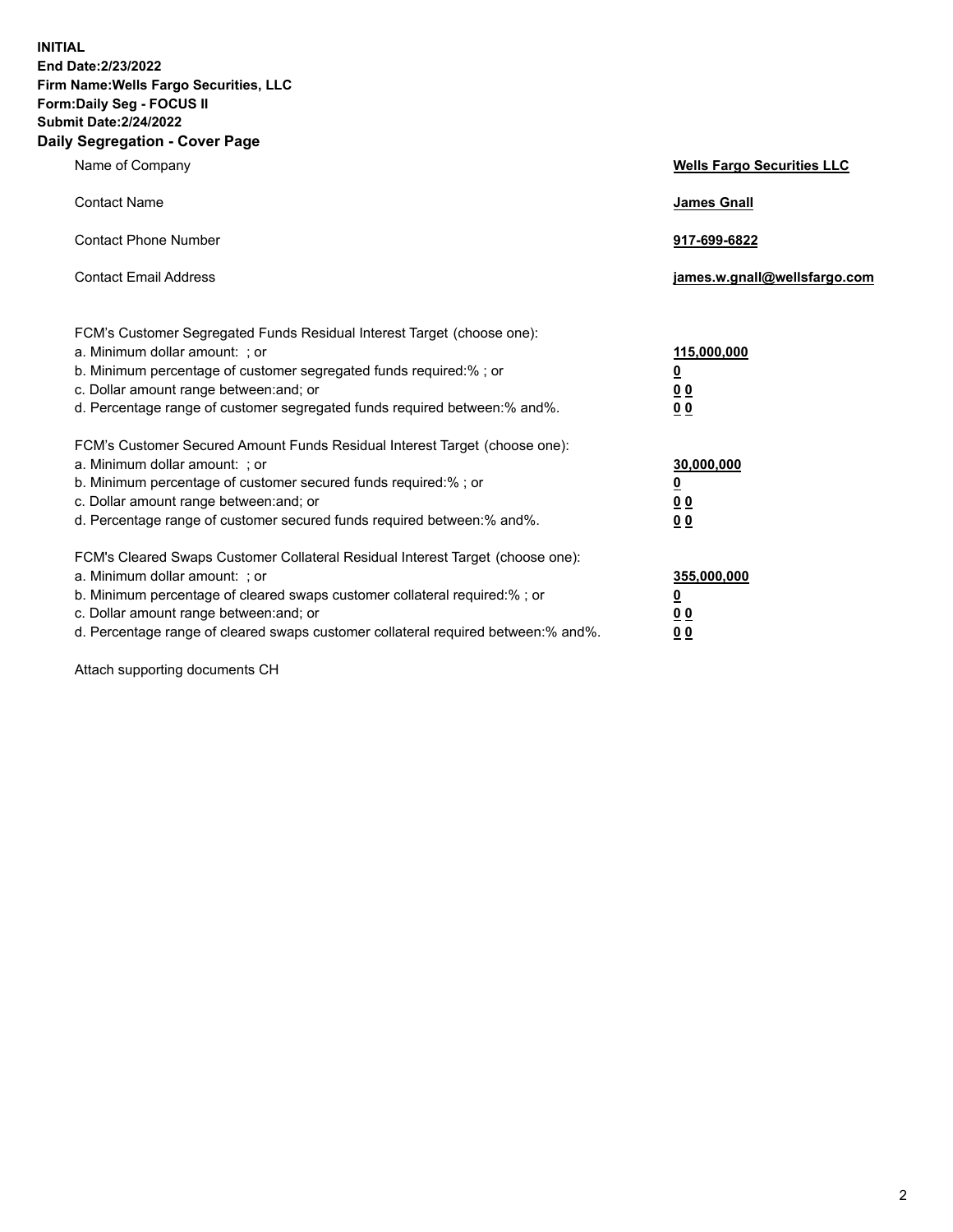**INITIAL End Date:2/23/2022 Firm Name:Wells Fargo Securities, LLC Form:Daily Seg - FOCUS II Submit Date:2/24/2022 Daily Segregation - Secured Amounts** Foreign Futures and Foreign Options Secured Amounts Amount required to be set aside pursuant to law, rule or regulation of a foreign government or a rule of a self-regulatory organization authorized thereunder 1. Net ledger balance - Foreign Futures and Foreign Option Trading - All Customers A. Cash **437,119,363** [7315] B. Securities (at market) **191,763,979** [7317] 2. Net unrealized profit (loss) in open futures contracts traded on a foreign board of trade **-135,392,601** [7325] 3. Exchange traded options a. Market value of open option contracts purchased on a foreign board of trade **293,145** [7335] b. Market value of open contracts granted (sold) on a foreign board of trade **0** [7337] 4. Net equity (deficit) (add lines 1. 2. and 3.) **493,783,886** [7345] 5. Account liquidating to a deficit and account with a debit balances - gross amount **60,437** [7351] Less: amount offset by customer owned securities **0** [7352] **60,437** [7354] 6. Amount required to be set aside as the secured amount - Net Liquidating Equity Method (add lines 4 and 5) 7. Greater of amount required to be set aside pursuant to foreign jurisdiction (above) or line 6. FUNDS DEPOSITED IN SEPARATE REGULATION 30.7 ACCOUNTS 1. Cash in banks A. Banks located in the United States **60,517,810** [7500] B. Other banks qualified under Regulation 30.7 **109,187,212** [7520] **169,705,022** 2. Securities A. In safekeeping with banks located in the United States **216,839,698** [7540] B. In safekeeping with other banks qualified under Regulation 30.7 **0** [7560] **216,839,698** [7570] 3. Equities with registered futures commission merchants A. Cash **-15,904,219** [7580] B. Securities **44,973,489** [7590] C. Unrealized gain (loss) on open futures contracts **50,751,049** [7600] D. Value of long option contracts **20** [7610] E. Value of short option contracts **0** [7615] **79,820,339** [7620] 4. Amounts held by clearing organizations of foreign boards of trade A. Cash **0** [7640]

- B. Securities **0** [7650]
- C. Amount due to (from) clearing organization daily variation **0** [7660]
- D. Value of long option contracts **0** [7670]
- E. Value of short option contracts **0** [7675] **0** [7680]
- 5. Amounts held by members of foreign boards of trade
	-
	-
	- C. Unrealized gain (loss) on open futures contracts **-265,413,118** [7720]
	- D. Value of long option contracts **293,125** [7730]
	- E. Value of short option contracts **0** [7735] **175,755,694** [7740]
- 6. Amounts with other depositories designated by a foreign board of trade **0** [7760]
- 7. Segregated funds on hand **0** [7765]
- 8. Total funds in separate section 30.7 accounts **642,120,753** [7770]
- 9. Excess (deficiency) Set Aside for Secured Amount (subtract line 7 Secured Statement Page 1 from Line 8)
- 10. Management Target Amount for Excess funds in separate section 30.7 accounts **30,000,000** [7780]
- 11. Excess (deficiency) funds in separate 30.7 accounts over (under) Management Target **118,276,430** [7785]

**0** [7305]

**493,844,323** [7355]

## **493,844,323** [7360]

[7530]

 A. Cash **395,840,360** [7700] B. Securities **45,035,327** [7710] **148,276,430** [7380]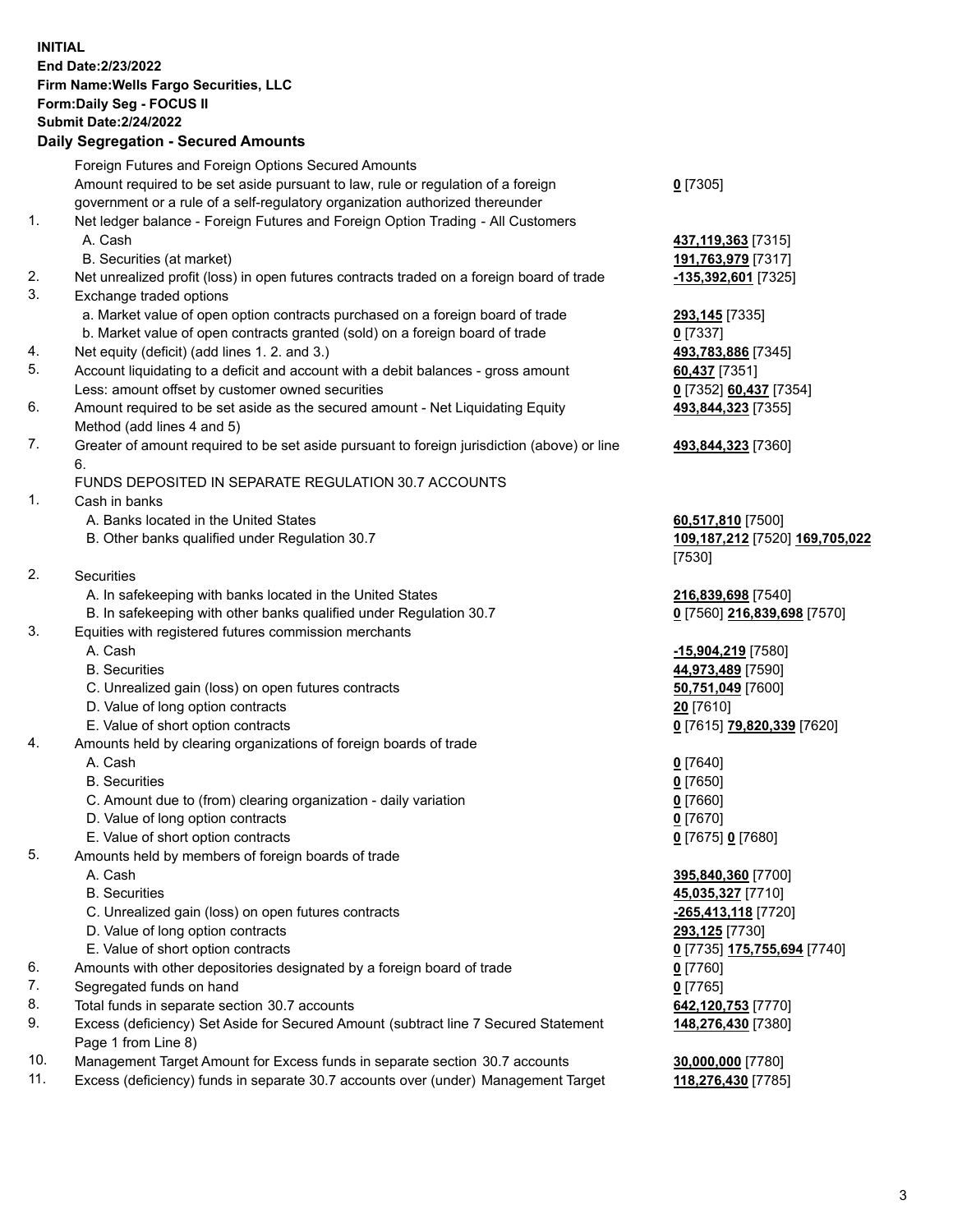**INITIAL End Date:2/23/2022 Firm Name:Wells Fargo Securities, LLC Form:Daily Seg - FOCUS II Submit Date:2/24/2022 Daily Segregation - Segregation Statement** SEGREGATION REQUIREMENTS(Section 4d(2) of the CEAct) 1. Net ledger balance A. Cash **2,969,171,526** [7010] B. Securities (at market) **1,966,645,260** [7020] 2. Net unrealized profit (loss) in open futures contracts traded on a contract market **543,883,763** [7030] 3. Exchange traded options A. Add market value of open option contracts purchased on a contract market **1,861,743,850** [7032] B. Deduct market value of open option contracts granted (sold) on a contract market **-1,680,204,635** [7033] 4. Net equity (deficit) (add lines 1, 2 and 3) **5,661,239,764** [7040] 5. Accounts liquidating to a deficit and accounts with debit balances - gross amount **91,995,338** [7045] Less: amount offset by customer securities **-91,864,268** [7047] **131,070** [7050] 6. Amount required to be segregated (add lines 4 and 5) **5,661,370,834** [7060] FUNDS IN SEGREGATED ACCOUNTS 7. Deposited in segregated funds bank accounts A. Cash **210,256,323** [7070] B. Securities representing investments of customers' funds (at market) **675,536,725** [7080] C. Securities held for particular customers or option customers in lieu of cash (at market) **148,849,300** [7090] 8. Margins on deposit with derivatives clearing organizations of contract markets A. Cash **2,978,601,808** [7100] B. Securities representing investments of customers' funds (at market) **124,243,953** [7110] C. Securities held for particular customers or option customers in lieu of cash (at market) **1,817,795,960** [7120] 9. Net settlement from (to) derivatives clearing organizations of contract markets **27,028,031** [7130] 10. Exchange traded options A. Value of open long option contracts **1,861,743,850** [7132] B. Value of open short option contracts **-1,680,204,635** [7133] 11. Net equities with other FCMs A. Net liquidating equity **0** [7140] B. Securities representing investments of customers' funds (at market) **0** [7160] C. Securities held for particular customers or option customers in lieu of cash (at market) **0** [7170] 12. Segregated funds on hand **0** [7150] 13. Total amount in segregation (add lines 7 through 12) **6,163,851,315** [7180] 14. Excess (deficiency) funds in segregation (subtract line 6 from line 13) **502,480,481** [7190] 15. Management Target Amount for Excess funds in segregation **115,000,000** [7194] 16. Excess (deficiency) funds in segregation over (under) Management Target Amount **387,480,481** [7198]

Excess